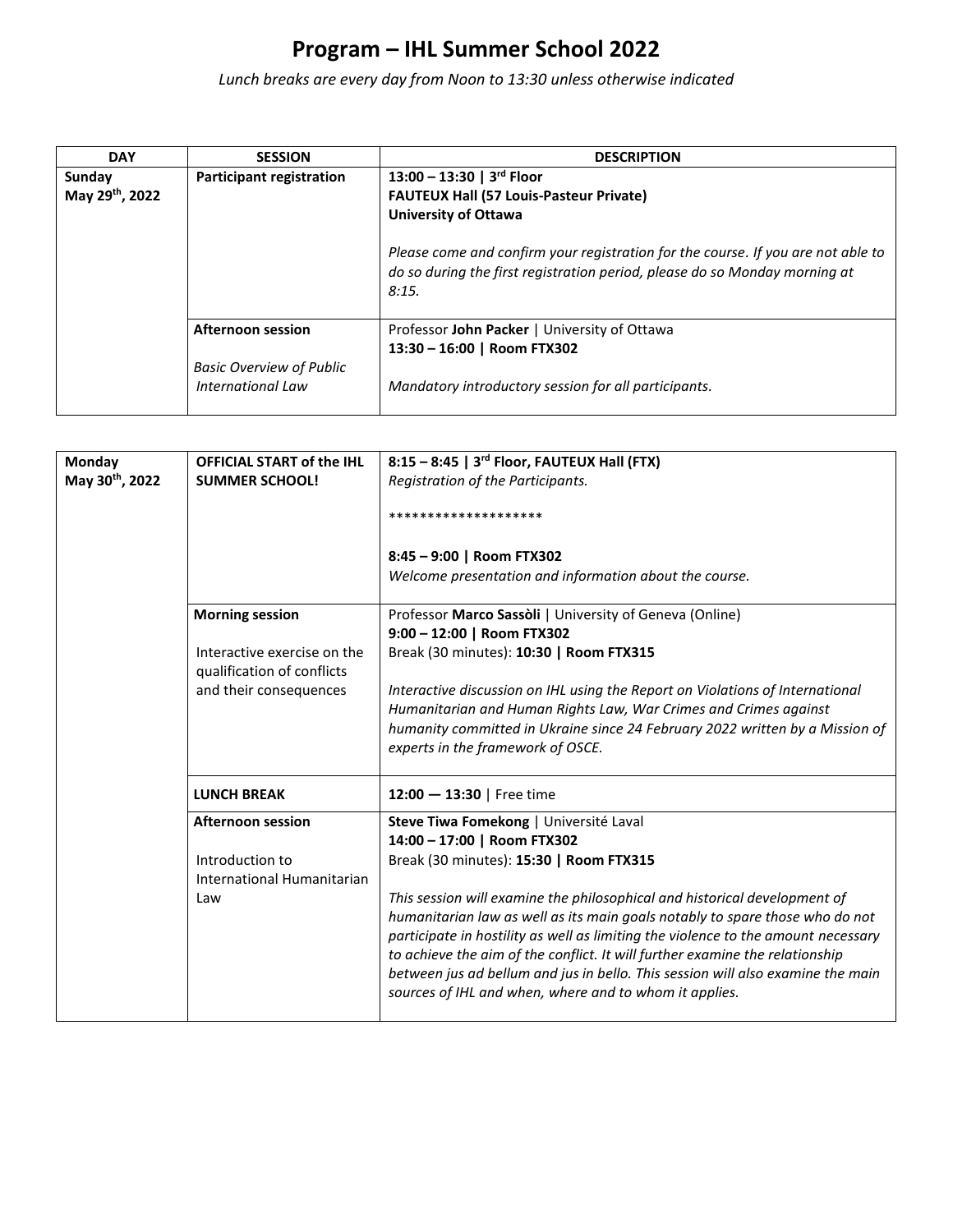*Lunch breaks are every day from noon to 1:30 p.m. unless otherwise indicated*

| Tuesday<br>May 31st, 2022 | <b>Morning session</b><br><b>Combatant Status and</b><br>Protection of Prisoners of<br>War            | Speaker Martine Durocher   Legal Advisor, International Criminal Law & IHL<br>9:00 - 12:00   Room FTX302<br>Break (30 minutes): 10:30   Room FTX315<br>The session will examine who is to be considered a combatant in international<br>armed conflict as well as the notion of "direct participation in hostilities" under<br>IHL and the protections which are afforded to those who are detained under<br>that status. Other notions under review are the protections granted to<br>prisoners of war and terrorism and its potential categorization under IHL.                                                                                                                                                                                                                                                                                                                                                                                                                                                                                                                                                                                                                             |
|---------------------------|-------------------------------------------------------------------------------------------------------|-----------------------------------------------------------------------------------------------------------------------------------------------------------------------------------------------------------------------------------------------------------------------------------------------------------------------------------------------------------------------------------------------------------------------------------------------------------------------------------------------------------------------------------------------------------------------------------------------------------------------------------------------------------------------------------------------------------------------------------------------------------------------------------------------------------------------------------------------------------------------------------------------------------------------------------------------------------------------------------------------------------------------------------------------------------------------------------------------------------------------------------------------------------------------------------------------|
|                           | <b>LUNCH BREAK</b>                                                                                    | $12:00 - 13:30$   Free time                                                                                                                                                                                                                                                                                                                                                                                                                                                                                                                                                                                                                                                                                                                                                                                                                                                                                                                                                                                                                                                                                                                                                                   |
|                           | <b>Afternoon session</b><br>Protection of civilians,<br>including protection of<br>women and children | Andrew Carswell   Senior Advisor, IHL and Protection of Civilian Policy, Global<br>Affairs Canada & HRREC Fellow<br>13:30 - 16:30   Room FTX302<br>Break (30 minutes): 15:00   Room FTX315<br>This session will examine the protection afforded to civilians under<br>international humanitarian law. It will include a presentation of the rules that<br>safeguard civilians against the effects of hostilities and the rules that protect<br>civilians who fall into the hands of the enemy. Participants will consider and<br>discuss the special IHL provisions that seek to protect women and children                                                                                                                                                                                                                                                                                                                                                                                                                                                                                                                                                                                   |
|                           | <b>HOT TOPICS Session</b><br>Mandatory                                                                | Farida Deif   Canada Director   Human Rights Watch<br>17:00 - 18:30   Room FTX302<br>Case Study: Canadians Arbitrarily Detained in Northeast Syria for Suspected<br><b>Islamic State Ties</b><br>The session will be structured as a case study of four dozen Canadians<br>unlawfully detained in locked-desert camps and prisons for Islamic State (ISIS)<br>suspects and their families in northeast Syria. The Canadians have been held by<br>the Kurdish-led authorities since the fall of ISIS in March 2019 in life-<br>threatening, deeply degrading, and often inhumane conditions. They have<br>never been charged with a crime or brought before a judge to review the<br>legality and necessity of their detention. The innocent, such as the children who<br>never chose to be born or live under ISIS, have no hope of leaving without their<br>government's intervention. Meanwhile, any detainees potentially implicated in<br>ISIS crimes may never face justice. We will examine the plight of these<br>Canadians, the government's justification for its inaction, and Canada's<br>international legal obligation to intervene when citizens abroad face serious<br>abuses. |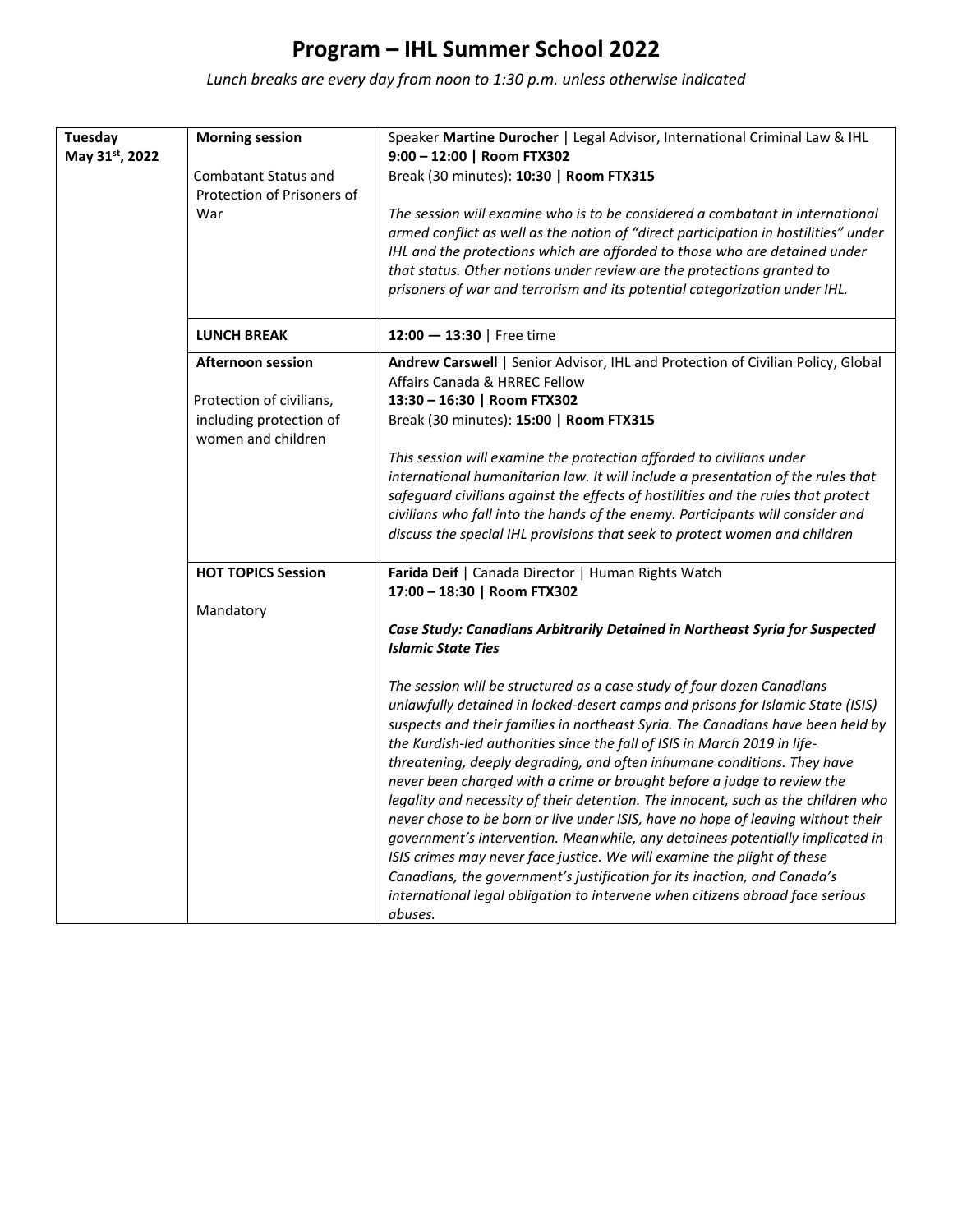*Lunch breaks are every day from noon to 1:30 p.m. unless otherwise indicated*

| Wednesday<br>June 1st, 2022 | <b>Morning session</b><br>Means and Methods of<br>Warfare - Conduct of<br><b>Hostilities</b> | Lieutenant-Colonel Eric Weaver   Canadian Forces Military Law Centre,<br><b>Canadian Armed Forces</b><br>9:00 - 12:00   Room FTX302<br>Break (30 minutes): 10:30   Room FTX315<br>This session will explore what means and methods of warfare are permitted |
|-----------------------------|----------------------------------------------------------------------------------------------|-------------------------------------------------------------------------------------------------------------------------------------------------------------------------------------------------------------------------------------------------------------|
|                             |                                                                                              | and prohibited by IHL and particularly "Hague law". It will especially examine<br>how and why certain tactics and weapons have been outlawed.                                                                                                               |
|                             | <b>LUNCH BREAK</b>                                                                           | 12:00 $-$ 13:30   Free time                                                                                                                                                                                                                                 |
|                             | <b>Afternoon session</b>                                                                     | Lieutenant-Colonel Eric Weaver   Canadian Forces Military Law Centre,<br><b>Canadian Armed Forces</b>                                                                                                                                                       |
|                             | <b>Command Responsibility</b>                                                                | 13:30 - 15:30   Room FTX302<br>Break (30 minutes): 15:30   Room FTX315                                                                                                                                                                                      |
|                             |                                                                                              | This session will focus on the concepts around command responsibility.                                                                                                                                                                                      |
|                             | <b>Afternoon session</b>                                                                     | Professor Alain Roussy   University of Ottawa<br>16:00 - 17:00   Room FTX302                                                                                                                                                                                |
|                             | Ethics                                                                                       |                                                                                                                                                                                                                                                             |
|                             | <b>Afternoon session</b>                                                                     | Sophie Rondeau   Canadian Red Cross, Mathilde Doucet & Thomas Roos  <br>Osons le DIH!                                                                                                                                                                       |
|                             | Setting the stage for the<br>Simulation Day                                                  | 17:00 - 18:00   Room FTX351                                                                                                                                                                                                                                 |
|                             | <b>Mandatory</b>                                                                             | Review of materials and preparation for Thursday's simulation exercise.                                                                                                                                                                                     |

| Thursday<br>June 2 <sup>nd</sup> , 2022 | <b>Simulation Day</b> | Sophie Rondeau   Canadian Red Cross, Mathilde Doucet & Thomas Roos  <br>Osons le DIH!                                                                                                                                          |
|-----------------------------------------|-----------------------|--------------------------------------------------------------------------------------------------------------------------------------------------------------------------------------------------------------------------------|
|                                         |                       | $8:00 - 18:00$<br><b>Rooms TBC</b> $-$ You will be informed on the day before the simulation which<br>room you will need to attend.<br>Breaks will be indicated in a separate document.<br>Meals for the day will be provided. |
|                                         |                       | Based on a fictitious case, students will participate in different role play<br>scenarios. Judges from uOttawa, the Canadian Red Cross and the Canadian<br>military will play specific roles in the exercise.                  |